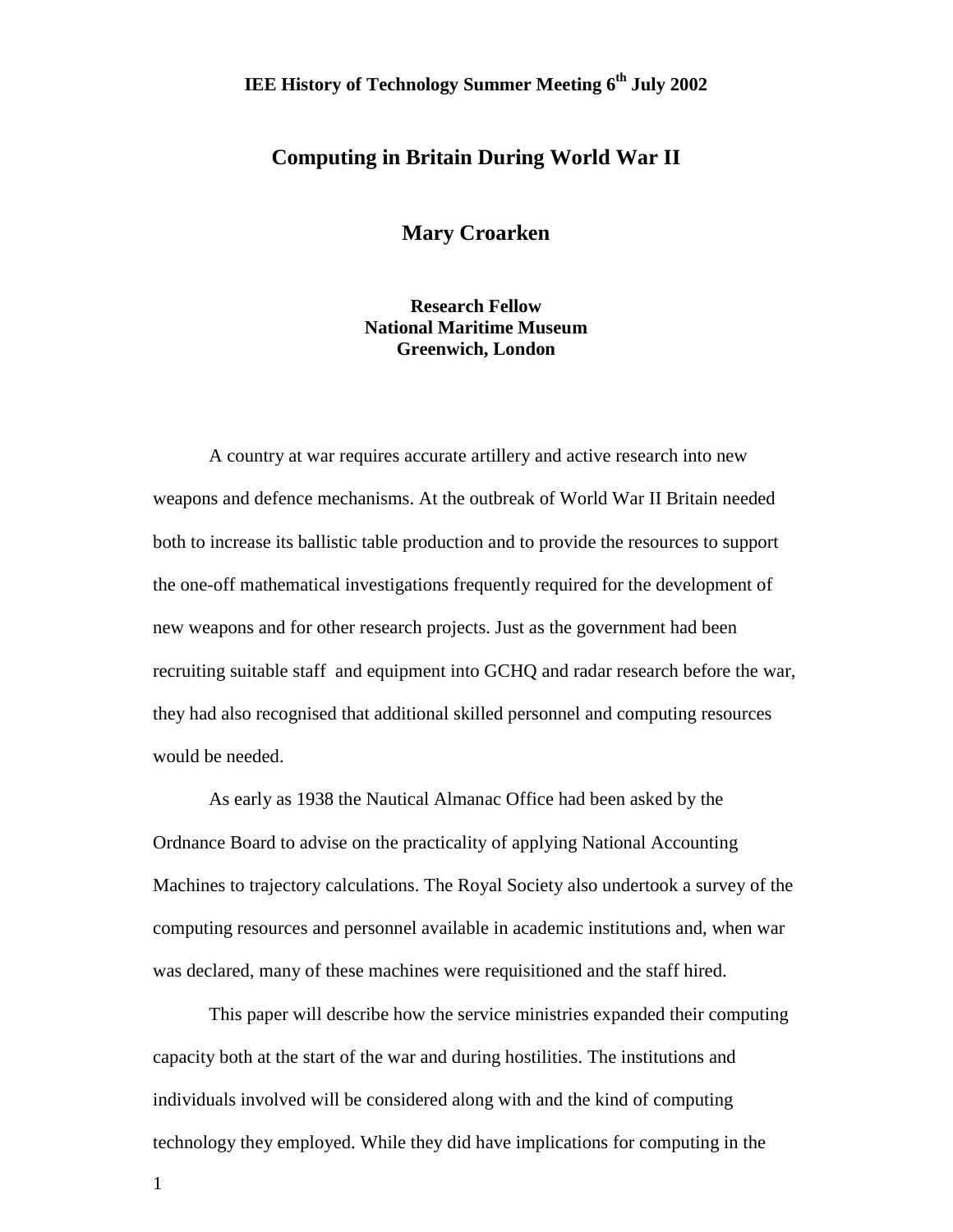post war period, the Colossi, Bombes and other machines built at Bletchley Park during the war will not be included in this summary which will be confined to scientific computing within the service ministries.

## **L.J. Comrie and the Scientific Computing Service**

L.J. Comrie (1893-1950) was the acknowledged king of the British mathematical table making community in the 1930s – a reputation he enhanced during the war<sup>1</sup>. Comrie was a New Zealander who had served with the New Zealand Expeditionary Force in France during the First World War where he had lost a leg. While recovering Comrie attended some classes in practical computation given by Karl Pearson at University College, London and it was here that he learnt how to use a Brunsviga calculator . After completing a Ph.D in astronomy from Cambridge, Comrie taught in the US for a couple of years before returning to England and a post in the Nautical Almanac Office. The main task of the Nautical Almanac Office was to compute the astronomical tables published annually in the Nautical Almanac used for both navigation and astronomy. Comrie was appointed Superintendent at the Nautical Almanac Office in 1930 and he revolutionised the computing methods employed there. When he joined the Office, the bulk of the calculations were done by hand using logarithms – by the time he left in 1936, the Office was using a range of calculating machines including Brunsvigas, Burroughs Machines and National Accounting Machines, and, on a more limited scale, Hollerith punched card machines<sup>2</sup>.

Comrie did not restrict his computational activities to the Nautical Almanac Office. As one biographer put it Comrie "spread the gospel of mechanised computation"3 . As a result people began to consult him about their computational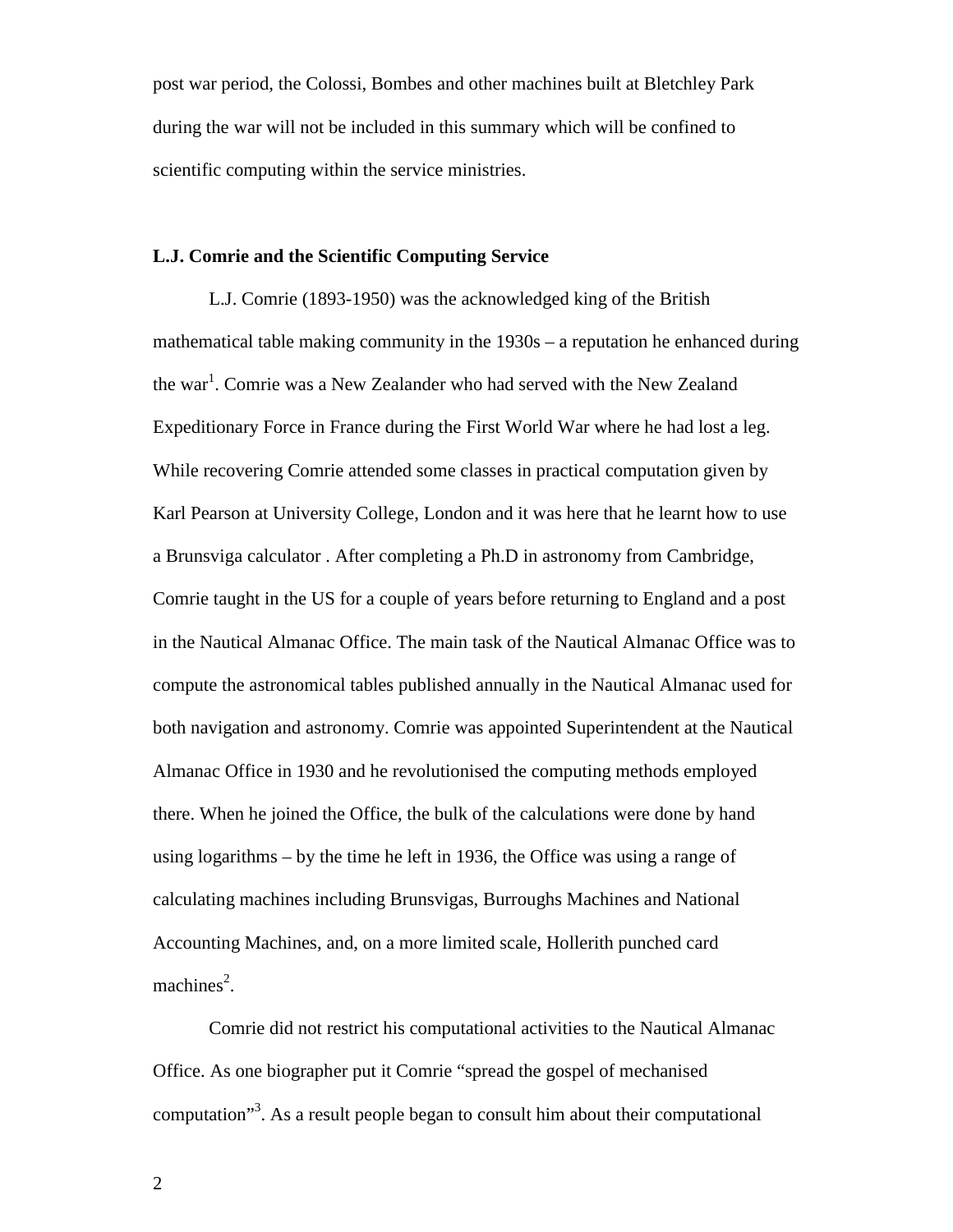difficulties and, where he could, Comrie helped out. For example in 1934 Comrie used Nautical Almanac Office staff and machines to carry out triangulation calculations for the Geographical Section of the War Office. The Admiralty, Comrie's employer, did not approve and instructed him NOT to carry out any more external work. However, Comrie continued and in 1936 undertook some sound ranging work for the War Office. The Admiralty found out and Comrie was dismissed $4$ .

However this was just the impetus Comrie needed. In 1937 he set up the Scientific Computing Service as a commercial scientific computing bureau – the first of its kind. He assembled a wide range of calculating machines and a competent staff and offered his services to the scientific community. The SCS (as it became familiarly known) was to become one of the major computing resources for government during the war<sup>5</sup>.

Comrie liked to tell the story of how at 2.00 pm on Sunday September 3rd 1939 – three hours after war was declared – he was telephoned at home by a Major from the War Office. The Major asked him if he and his staff could prepare fire control tables for anti-aircraft guns; the Major's own staff had said it would take a month to prepare one of the three tables necessary – could Comrie do one in three weeks? Comrie accepted the task and the SCS made two of the three tables in only 12 days – including seeing the tables through press and checking the proofs<sup>6</sup>.

This was to be the beginning of a very fruitful relationship between the SCS and the service ministries. The SCS was involved in many war time jobs including helping to locate German radio guidance transmitters as described in R.V. Jones's book *Most Secret War<sup>7</sup>* , the preparation of wind graphs for sound ranging analysis, making bombing tables for the US Air Force and on going triangulation calculations for the War Office.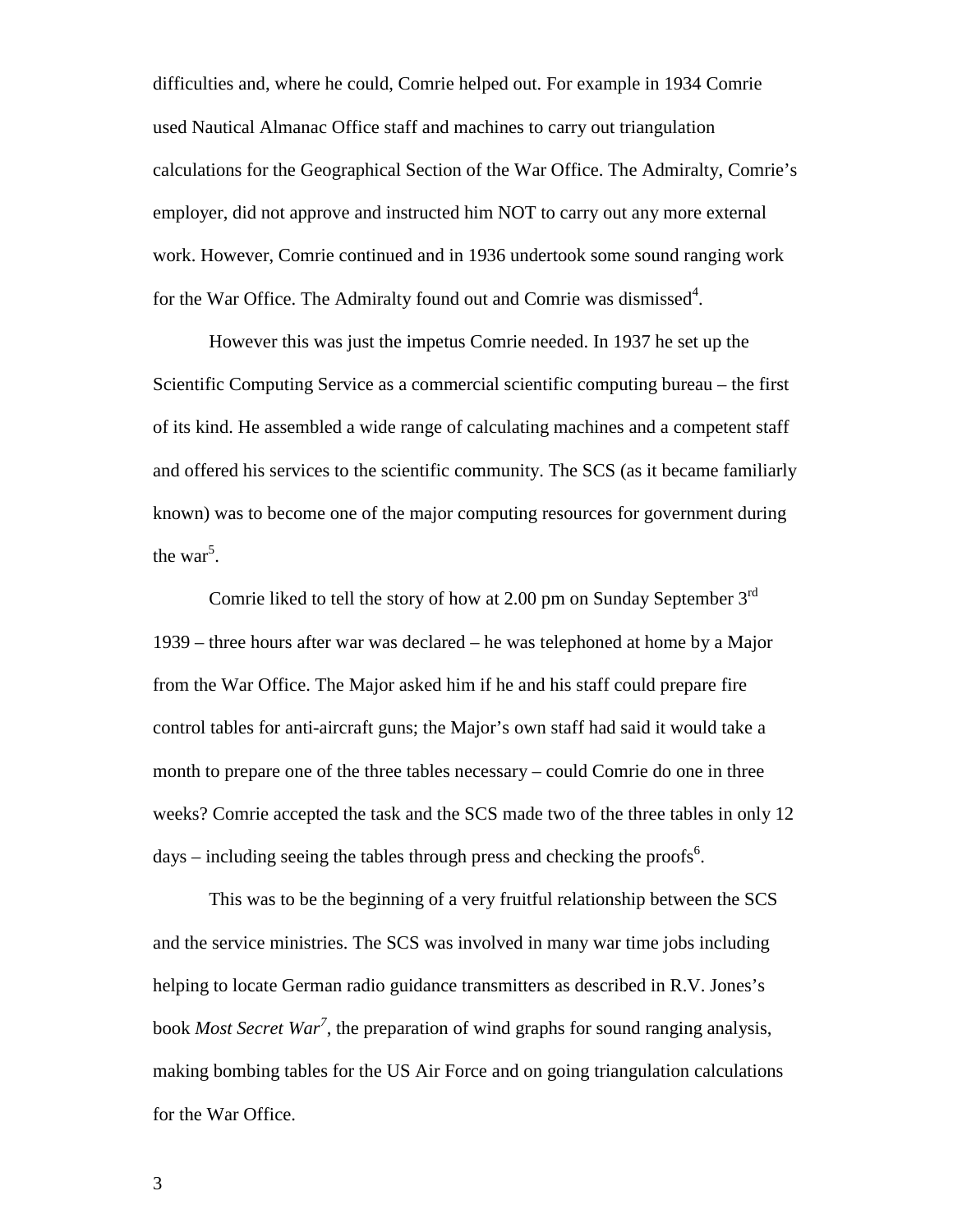#### **The Ministry of Supply**

While service ministries had access to the SCS on the commercial basis it could not possibly undertake all of the extra computing generated by the outbreak of war. As far as I am aware, and you may be able to tell me differently, the Ministry of Supply was the first service ministry to make special provision for the increased demand for scientific computation.

The Ministry of Supply was created on  $1<sup>st</sup>$  August 1939 and took over the supply departments of the War Office and the Air Ministry (MAP – Ministry of Aircraft Production was not created until May 1940). It also incorporated the Ordnance Board and the Research departments of the War Office. The Ministry of Supply thus became responsible for most of the ballistics research being carried out in Britain at that time. In 1938 changes had been made to the theory governing the air resistance of cylindrical projectiles which had the effect of making most of the trajectory calculations and ballistics tables for existing weapons obsolete. In addition, new weapons were coming into production which also needed ballistics tables before they could become effective in the field. Hence the War Office's phone call to Comrie.

While the Ordnance Board already used National Accounting Machines to compute trajectories, these were insufficient to meet the sudden increase in demand. Consequently the Ministry of Supply began to look around for additional computing resources and, on 1 September 1939, 2 days before the outbreak of war, the Ministry of Supply External Ballistics Department took over the Cambridge Mathematical Laboratory under a lease agreement.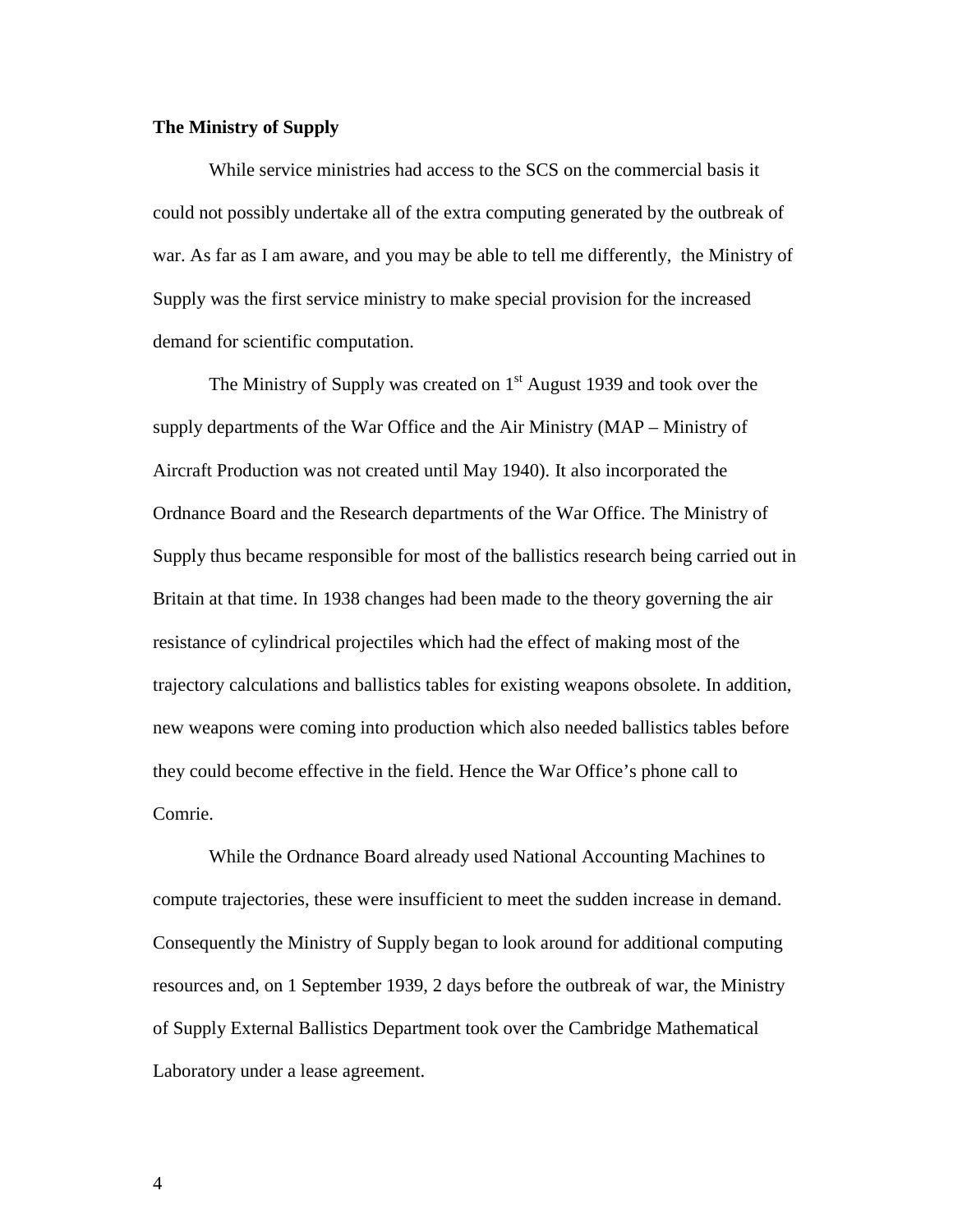#### **The Cambridge Mathematical Laboratory**

The Cambridge Mathematical Laboratory had been created by John Lennard-Jones as a centralised computing resource for scientists at Cambridge University $8$ . Lennard-Jones was Plummer Professor of Theoretical Chemistry at Cambridge University. He was seconded to the Ministry of Supply in 1939 and served as Chief Superintendent of Armament Research and, in 1945, as Director General of Scientific Research to the Ministry of Supply. The Cambridge Mathematical Laboratory was equipped with a model differential analyser, several desk machines, and the Mallock Machine (an electrical simultaneous equation solver). What most attracted the Ministry of Supply was that the Mathematical Laboratory was expecting delivery of a full sized 8-integrator differential analyser from Metropolitan-Vickers in late 1939. A Differential Analyser is an analogue device consisting of a set of interconnected disk and wheel integrating mechanisms which can be set up in such a way as to describe and solve differential equations – the most common method of output was a graph plotter. It looked very much like a big Meccano set and many of the model differential analysers made in the 1930s were indeed constructed largely from Meccano.

Under Lennard-Jones the Ministry of Supply built up a team of young mathematicians including E.T. "Charles" Goodwin, James Wilkinson, and Tom Vickers to carry out ballistics calculations for guns and rockets, research into high explosives theory and sound ranging. While the prospect of having access to the Differential Analyser had been the main motivation for taking over the Cambridge Mathematical Laboratory, the External Ballistic Department team soon found that, while the machine was excellent for research work and for understanding problems, its accuracy was too low for the routine calculation of trajectories – a conclusion the Aberdeen Proving Ground in the United States also came to $9$ . While the Differential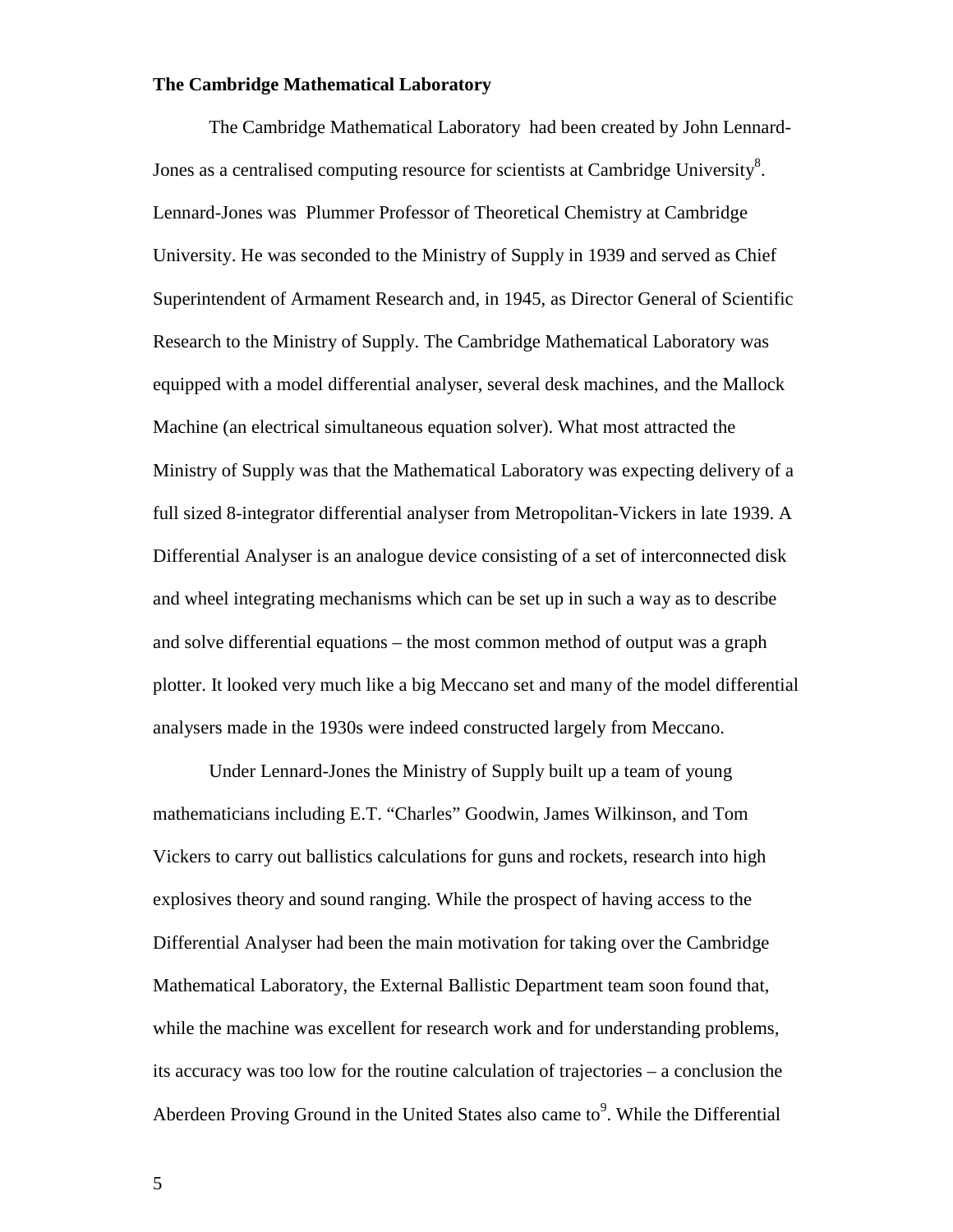Analyser was kept busy on research, the bulk of the work in the Cambridge Mathematical Laboratory was carried out using desk machines. The staff there worked mainly on ballistics problems and the facility was only occasionally used by outsiders.

#### **Other computing centres: Manchester, Oxford and the RAE**

In contrast the Manchester University Differential Analyser which Douglas Hartree had installed in  $1935^{10}$  was used during the war for consultancy work and was open to almost anyone who required it. Like Lennard-Jones, Hartree began to work for the Ministry of Supply almost as soon as the war started and he built up a small but effective team to operate the differential analyser. This team eventually became part of the Headquarters Section of the Ministry of Supply while Hartree himself joined the Projectile Development Establishment at Fort Halstead. The Manchester Differential Analyser was used by a wide range of people from both inside and outside the Ministry of Supply and its work included the calculation of heat flow in rocket tubes, a study of servomechanisms in fire control equipment, the propagation of blast waves and many other investigations.

Scientists and mathematicians at other universities also contributed to the war effort either by performing computing work or by acting as mathematical consultants. One such example was R.V. Southwell. Southwell, Professor of Engineering at Oxford, established a research group working on solving large numbers of simultaneous equations using his well known relaxation methods $11$ . Like Hartree's group, Southwell's team acted primarily on a consultancy basis and worked especially closely with the Air Ministry.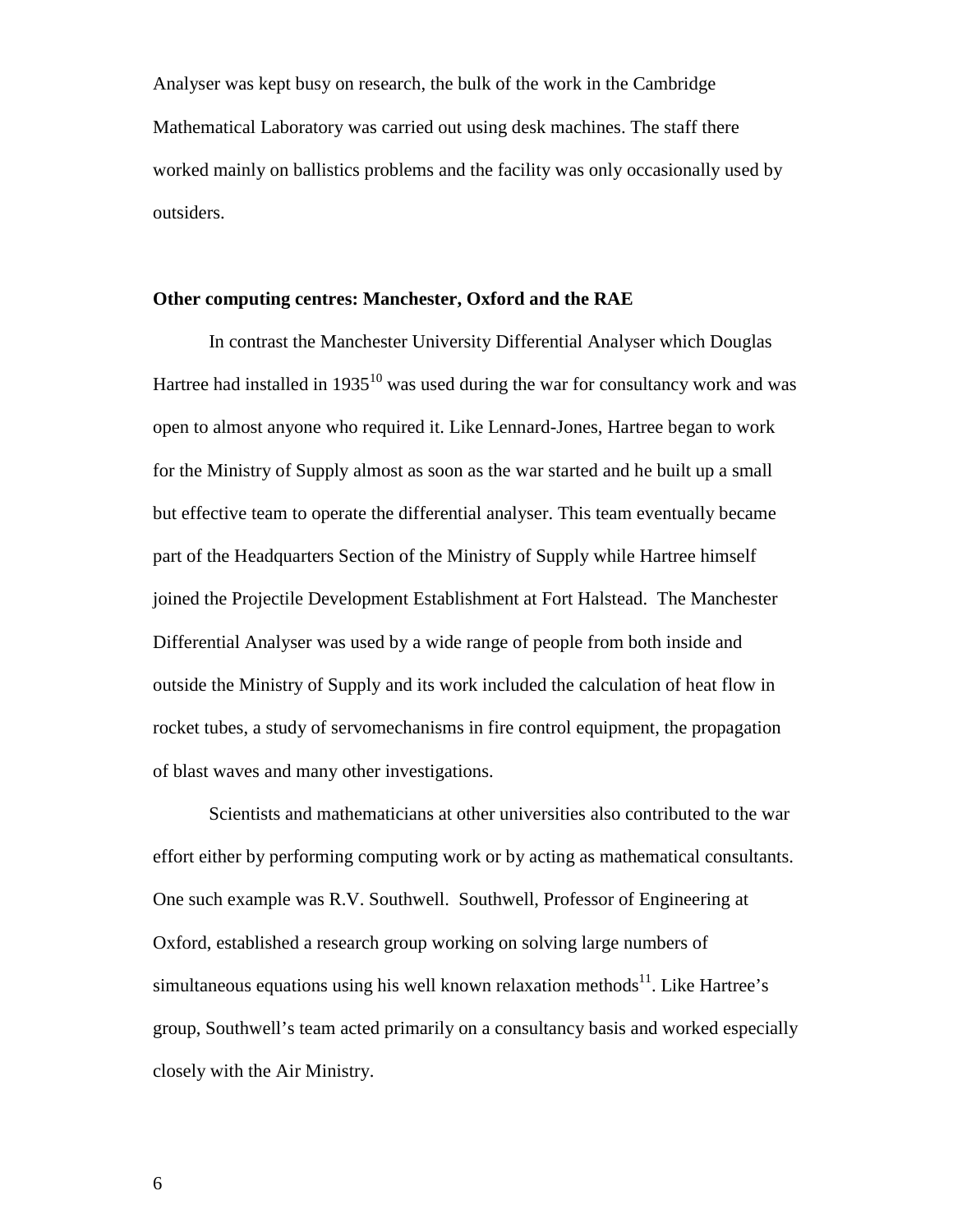While the service ministries were keen to acquire or make use of outside computing facilities, most research departments had some, albeit limited, computing resources of their own. Many had desk calculating machines, a few had National or Burroughs Accounting Machines and some, such as the Armament Research Department at Woolwich and the Coast Artillery Experimental Station had model differential analysers. Very few scientists had punched card machines at their disposal.

As R. A. Fairthorne, a member of staff at the Royal Aircraft Establishment at Farnborough during the war, recalled:

"All devices for calculation, large or small, were almost unobtainable even in government establishments and certainly so far as junior officers were concerned. During one part of the war I had to do some calculations using my personal copy of Peter's Multiplication Tables because I would have had to cycle some miles to queue up to use a desk calculator. All punched card machinery was tied up for essential statistics and logistics"<sup>12</sup>

 However, this did not stop the staff at Farnborough trying to improve the computational facilities available to them. In particular the Royal Aircraft Establishment pressed for permission to install Hollerith punched card machines in their structural and mechanical engineering department, to help to solve the large sets of simultaneous equations arising from their work on structural stress in aircraft bodies<sup>13</sup>. They already had a limited number of desk calculating machines, as Fairthorne has indicated, and were using Southwell's relaxation techniques. They had also tried, with little success, the Mallock simultaneous equation solver at Cambridge. They pressed the Aeronautical Research Council for a Hollerith installation but one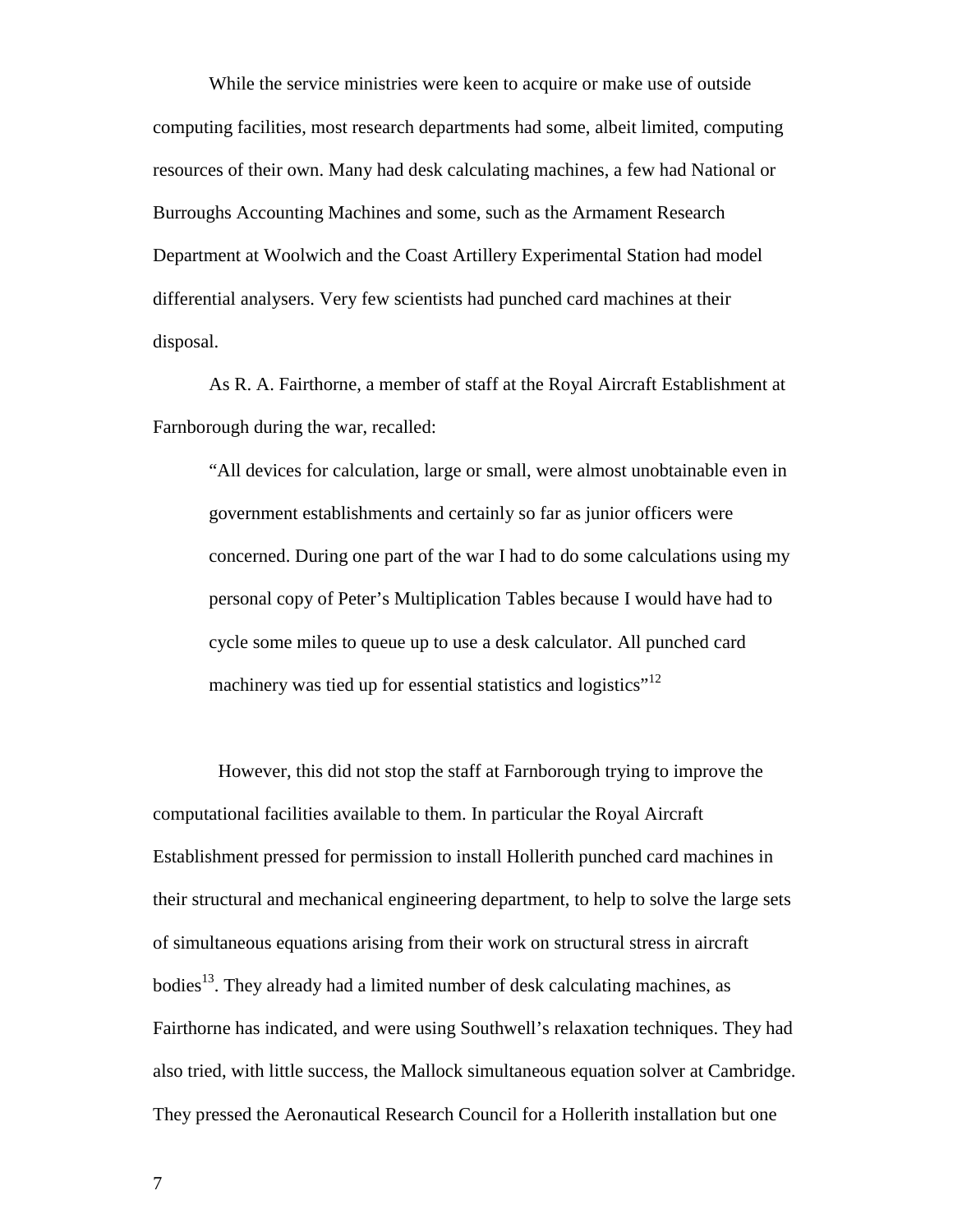was not installed until 1945 when the pressure on the supply of such equipment began to lessen.

#### **The Nautical Almanac Office**

Unlike the other service ministries, the Admiralty already had a well equipped and knowledgeably staffed computing centre in the form of the Nautical Almanac Office. While before the war the Admiralty had sacked Comrie for taking on outside work, when war broke out the Admiralty recognised that it had an extremely valuable resource which it came under pressure to open up. Donald Sadler, Comrie's successor as Superintendent, began to take on outside work in autumn  $1939<sup>14</sup>$ . In the first two years of the war the Nautical Almanac Office took on ballistics table work for the Ordnance Board, the Air Ministry and the Ministry of Aircraft Production as well as more specialist one off pieces of research work for various Admiralty research establishments; one example was a calculation involved in mine design.

To add to the pressure on the Nautical Almanac Office its own work had increased. Before the war the computation of star positions had been jointly shared between several countries. The war had terminated those agreements and the Nautical Almanac Office had now to calculate all its own astronomical data for the annually published Nautical Almanac – now an even more critical publication for navigational purposes. However, it was not until July 1941 that Sadler received an extra member of staff to help cope with the ever increasing work load.

Because of Sadler's unique position in running a major computing facility to which many service ministries were applying for help, he could see a need for a large, central computing facility to which all of the armed forces and the scientific civil service could have access. In 1941 he wrote a formal proposal for the creation of just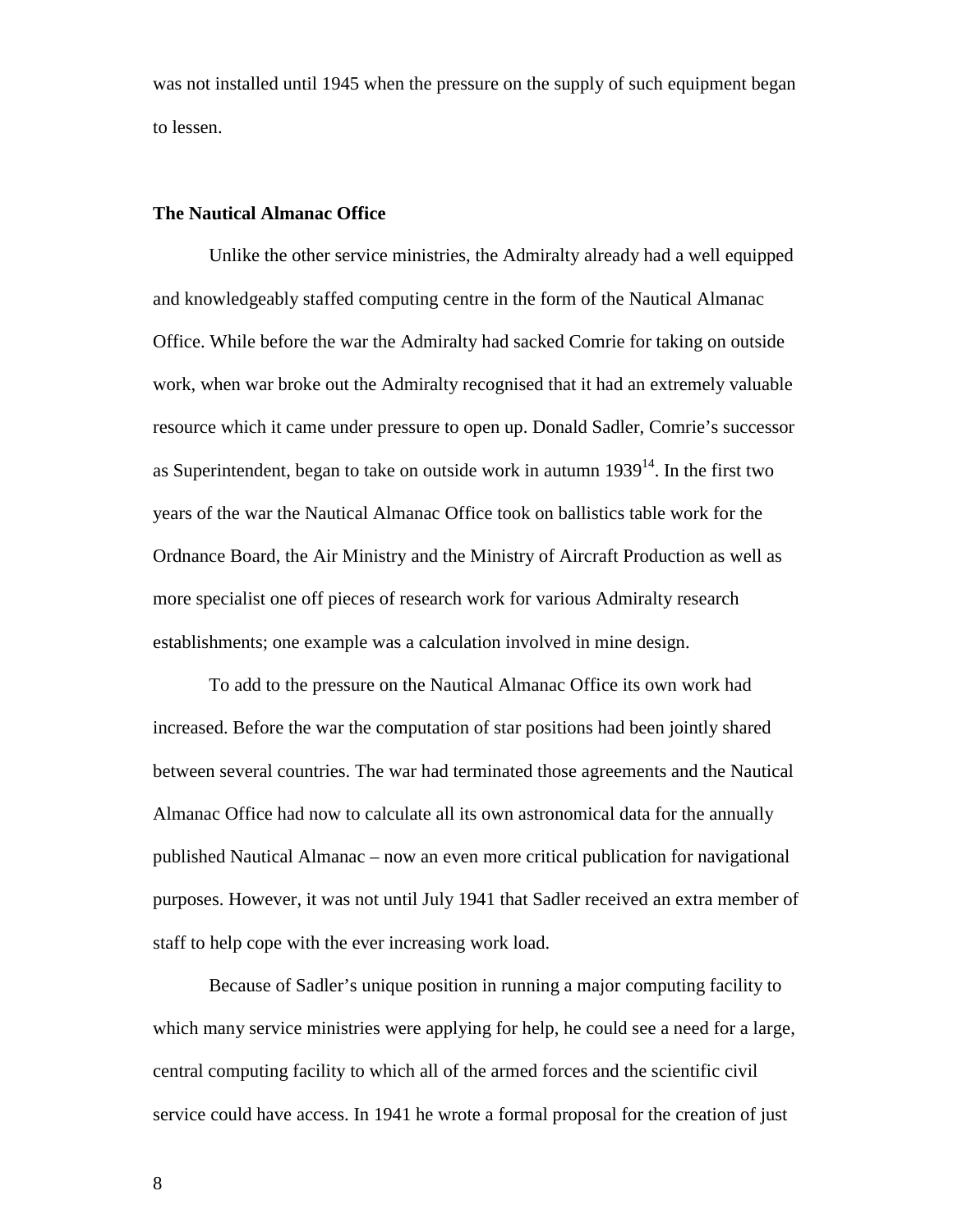such a facility but the suggestion came to nothing as the ever increasing crisis of computing resource had not yet been recognised by those in power.

A suggestion from another quarter to centralise computing within the Admiralty did, however, bear fruit.

#### **The Admiralty Computing Service**

 In 1942 John Carroll, Professor of Natural Philosophy at Aberdeen became Assistant Director of Scientific Research at the Admiralty's Scientific Research and Experiment Department (SRE). The role of SRE was to administer naval research establishments and act as a means of communication and liaison between them. It also had a role in keeping Admiralty establishments briefed on scientific developments taking place outside the ministry. Before joining the Admiralty, Carroll had had a keen interest in mathematical tables and desk machine computation and had consulted Comrie about the purchase of machines for use by his students.

When Carroll joined the Admiralty SRE Department he soon became aware that a significant amount of time was being spent by Admiralty experimental staff in performing calculations. Many calculations were inseparable from their experimental background and many were brief but Carroll was concerned about scientific effort being wasted by staff performing long, repetitive calculations – particularly in cases were specialized knowledge or machinery could achieve the same, or better, results much more quickly.

Later the same year, 1942, John Todd, a pure mathematician but later to become a well known Numerical Analyst at the US National Bureau of Standards and at the California Institute of Technology, joined Carroll at the Admiralty SRE Department. At the beginning of the war Todd had been assigned first to a degaussing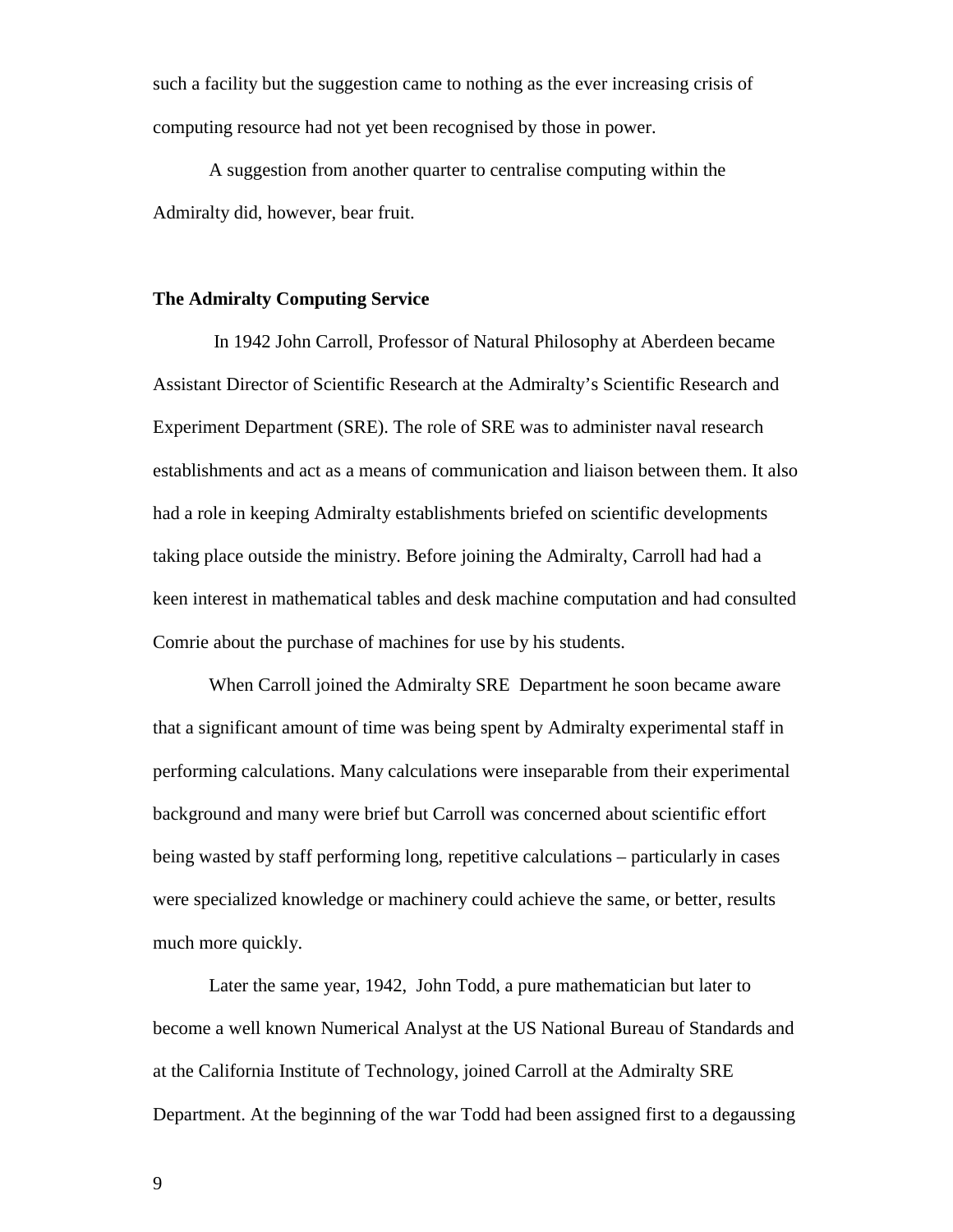range and then to the Mine Department of HMS Vernon where he had been employed doing minor calculations concerning electrical circuits. He late recalled

" I realized that pure mathematicians, such as I, could be more useful in dealing with computational matters and relieve those with applied training and interests from what they considered as chores"<sup>15</sup>

As a result of Carroll and Todd's feelings they asked Sadler to prepare a report on the possibility of centralizing computing within the Admiralty<sup>16</sup>. The main points given in Sadler's report were

- a) Some computation with Admiralty establishments could, with advantage, be centralized.
- b) Research and experiment work give rise to a proportion of work unsuitable for centralization and there will always be a need for some local computing facilities.
- c) Centralization would speed up large calculations and make possible complex calculations for theoretical research which were not possible at the local level.

As a result in early 1943 the Admiralty Computing Service was created. It was administered by John Todd in Whitehall through which all requests for computing were to be fed. Todd would then decide whether to pass the investigation on to one of a number of senior mathematicians that the Admiralty Computing Service employed on a consultancy basis (such as N. Aronszajn, W.G. Bickley, L.J. Comrie, A. Erdélyi, P.P. Ewald, J.C.P. Miller, E.H. Neville and S. Vajda) or send it to Sadler at the Nautical Almanac Office which was to be main computing facility of the Service. This official recognition that the Nautical Almanac Office was acting as a computing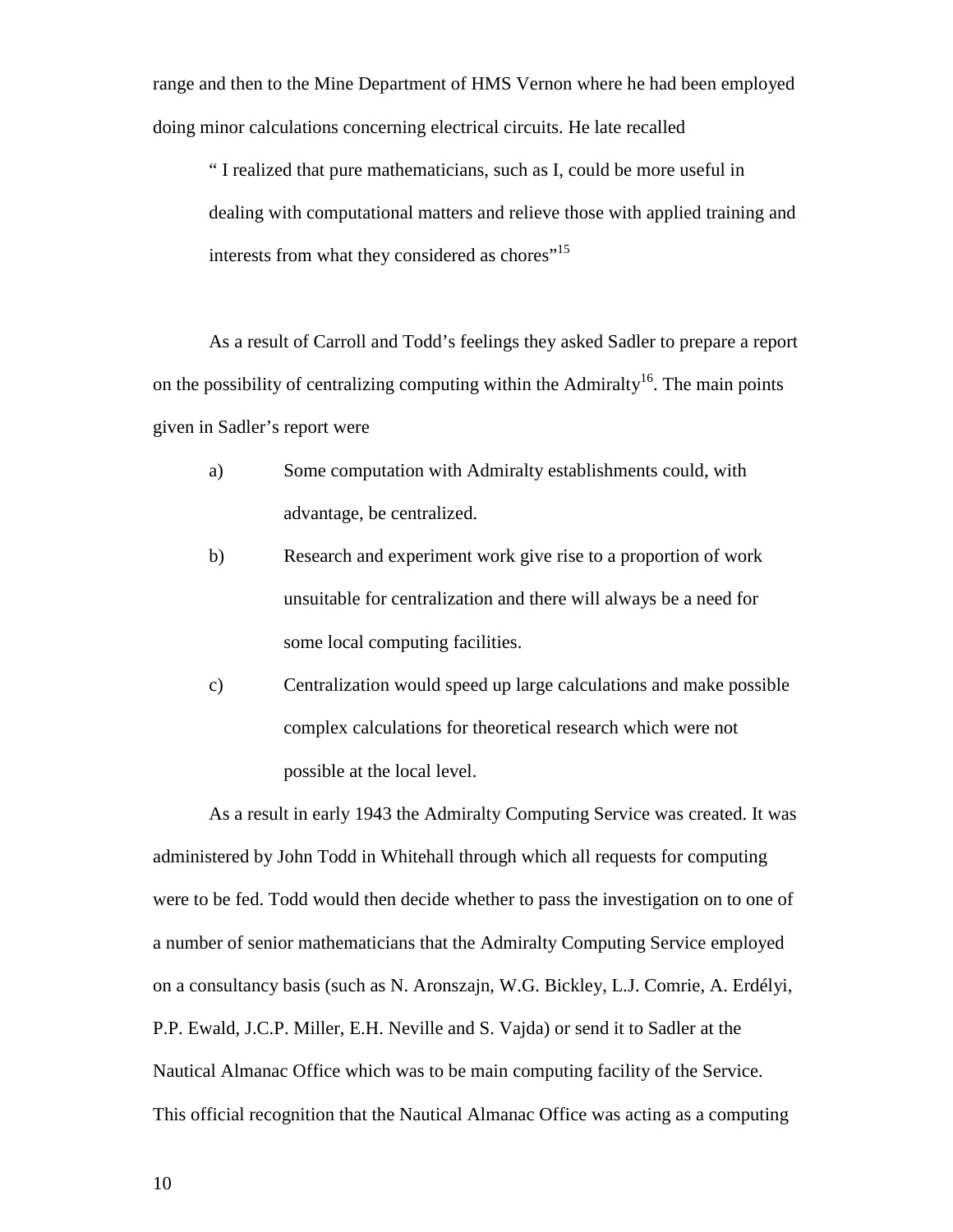centre meant that Sadler got extra computing staff, many of them university trained mathematicians, to ease the computational burden. Those whom Sadler managed to recruit to Admiralty Computing Service included Goodwin who had been a member of the External Ballistics Department group at the Cambridge Mathematical Laboratory, Leslie Fox who had been a student of Southwell's at Oxford, and many others including F. Olver, K. Blunt, and H.H. Robertson.

From 1943 to 1945 the Admiralty Computing Service performed a wide range of jobs including an investigation into the theory of supersonic flow, some trajectory work, work on stresses in turbines, and a statistical investigation into the night vision capabilities of naval personnel. They also produced reports on many of the jobs they completed and, while some of them only reported on the mathematical theory without explaining the particular classified application, the reports helped to increase the understanding of what could be achieved by numerical computation and, in particular, what Admiralty departments could gain from using the Service.

### **The Influence of the Admiralty Computing Service**

Within a year of the Admiralty Computing Service becoming operational Carroll, Todd, and others within the SRE Department realised that the degree of centralization that the Admiralty Computing Service offered did not go far enough. It was not running on a sufficient scale to make it economically feasible to install punched card machines or a differential analyser. Carroll proposed to Sir Edward Appleton, secretary of the Department of Scientific and Industrial Research (DSIR), that a national computing organization be set up. Their proposal called for the creation of a large government sponsored computing bureau and also recognised the need for research into new computing methods and machines. The idea was taken on board by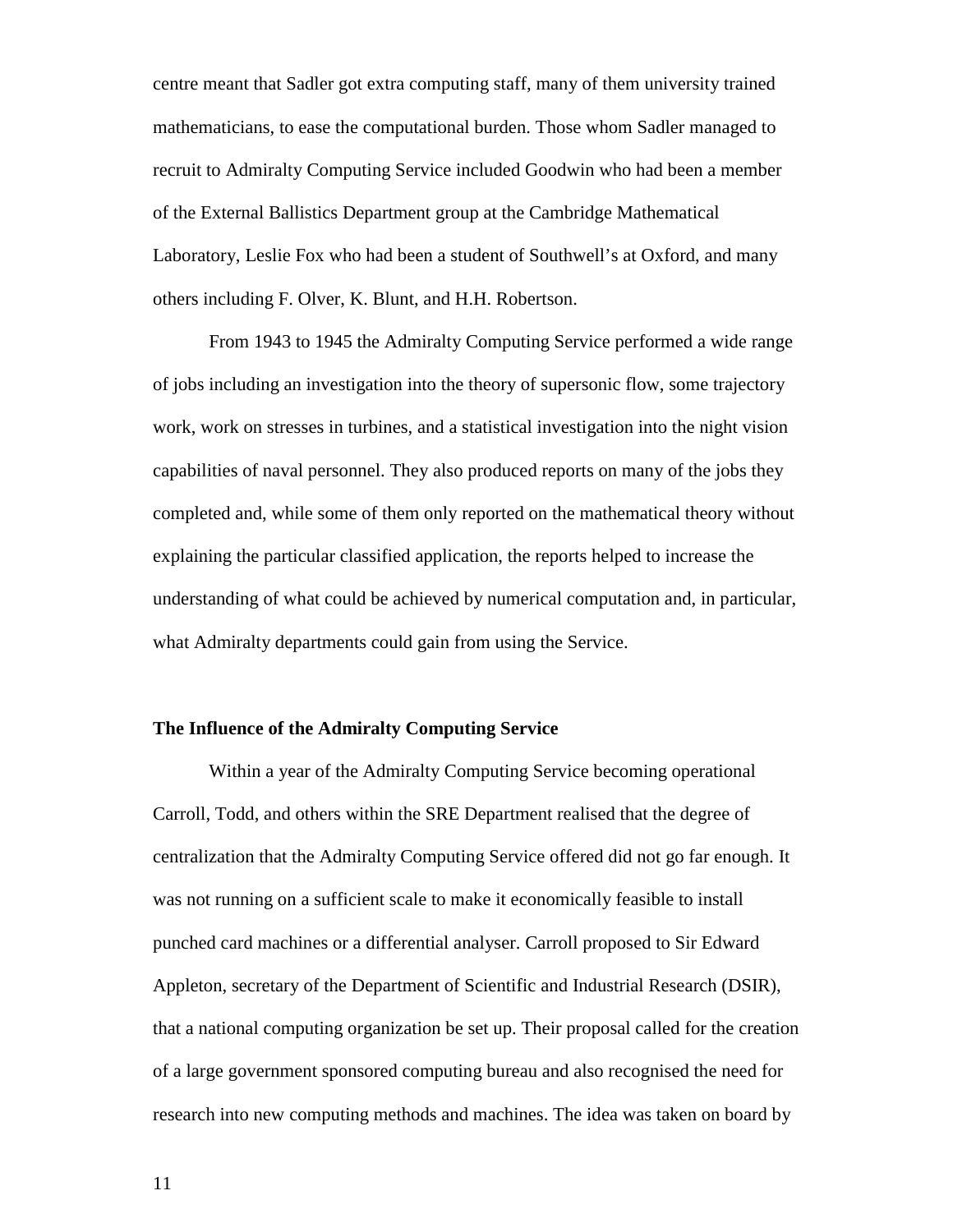the DSIR and a consultative Committee was set up. The result of the Committee's deliberations was the creation of the NPL Mathematics Division established in 1945 as a National Computing Centre<sup>17</sup> and which became one of Britain's three main centres for electronic computer research in the post war period.

The list of people who sat on the DSIR Committee set up to consider the creation of the NPL Maths Division is interesting as many had been intimately involved with computing problems during the war.

- Sir Charles Darwin was Director of the NPL and knew of the computing needs there. He was also a friend of Lennard-Jones and the two are know to have discussed the need for a national computing centre as early as May 1943.
- Sir Harold Spencer-Jones was the Astronomer Royal and knew of the work of the ACS.
- Carroll, Sadler and Todd had, of course, run the ACS.
- Frank Yates was from the Rothamsted Agricultural Station which had carried statistical work for the government during the war.
- Prof. W.J. Duncan and S.H. Hollingdale represented the Ministry of Aircraft Production and knew of the efforts with the Royal Aircraft Establishment to increase their computing facilities.
- J.R.N. Stone came from the War Office Statistical Unit
- A.W. Taylor was from Customs and Excise
- Dr. Christopherson and Dr. David came from the Ministry of Home Security
- Hartree had installed the Differential Analyser at Manchester and was an official Ministry of Supply representative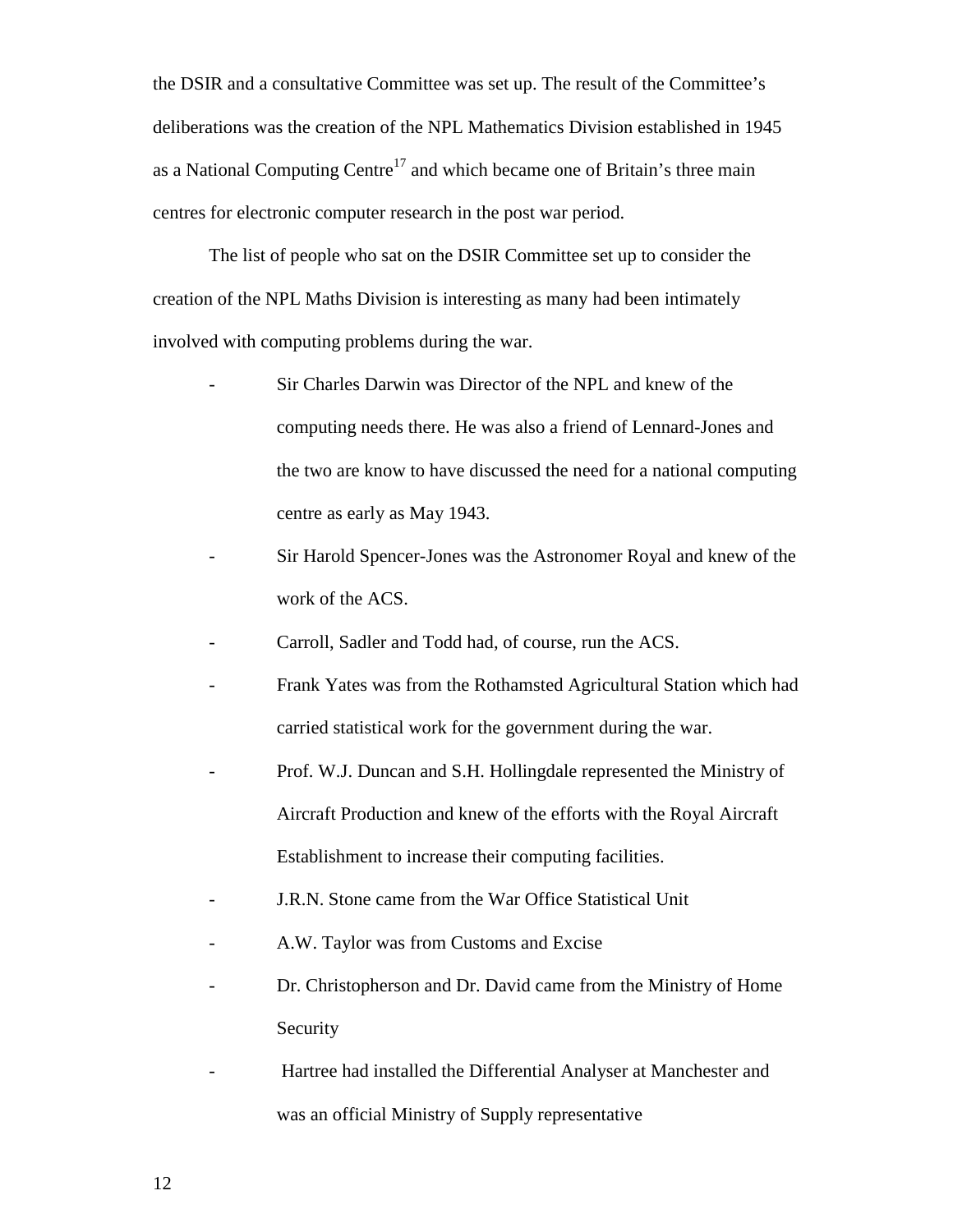- J. W. Maccoll, was all a Ministry of Supply representative who worked for Lennard-Jones in the External Ballistics Department and at Fort Halstead.
- J.R. Womersley (who went on to be Superintendent of the NPL Maths Division) had worked in the Armament Research Department at Woolwich and the Ministry of Supply Statistical Advisory Service.
- Major General G. Cheetham represemted the Ordnance Survey **Office**
- Major E.H. Thompson was from the War Office Military Survey Department.
- Goldstein was the official DSIR representative.
- And A.W. Mattocks and G.F. Peaker were Treasury officials.

When the NPL Mathematics Division was established in 1945 senior Admiralty Computing staff (Goodwin, Fox, Olver, Blunt and Robertson) were gradually transferred into the NPL as were some External Ballistics staff from Fort Halstead, such as Jim Wilkinson and Tom Vickers. Along with Alan Turing from Bletchley Park they formed the core staff of the NPL Mathematics Division which, over the next twenty years, not only provided a computing service to government and industry but also became of centre for research into numerical analysis and electronic computers.

This paper represents a snap shot of the computational landscape of war time Britain. There were other small scientific computing centres active in Britain during the war and I am still in the process of researching them. If readers know of any I have missed I would be very glad to hear about them.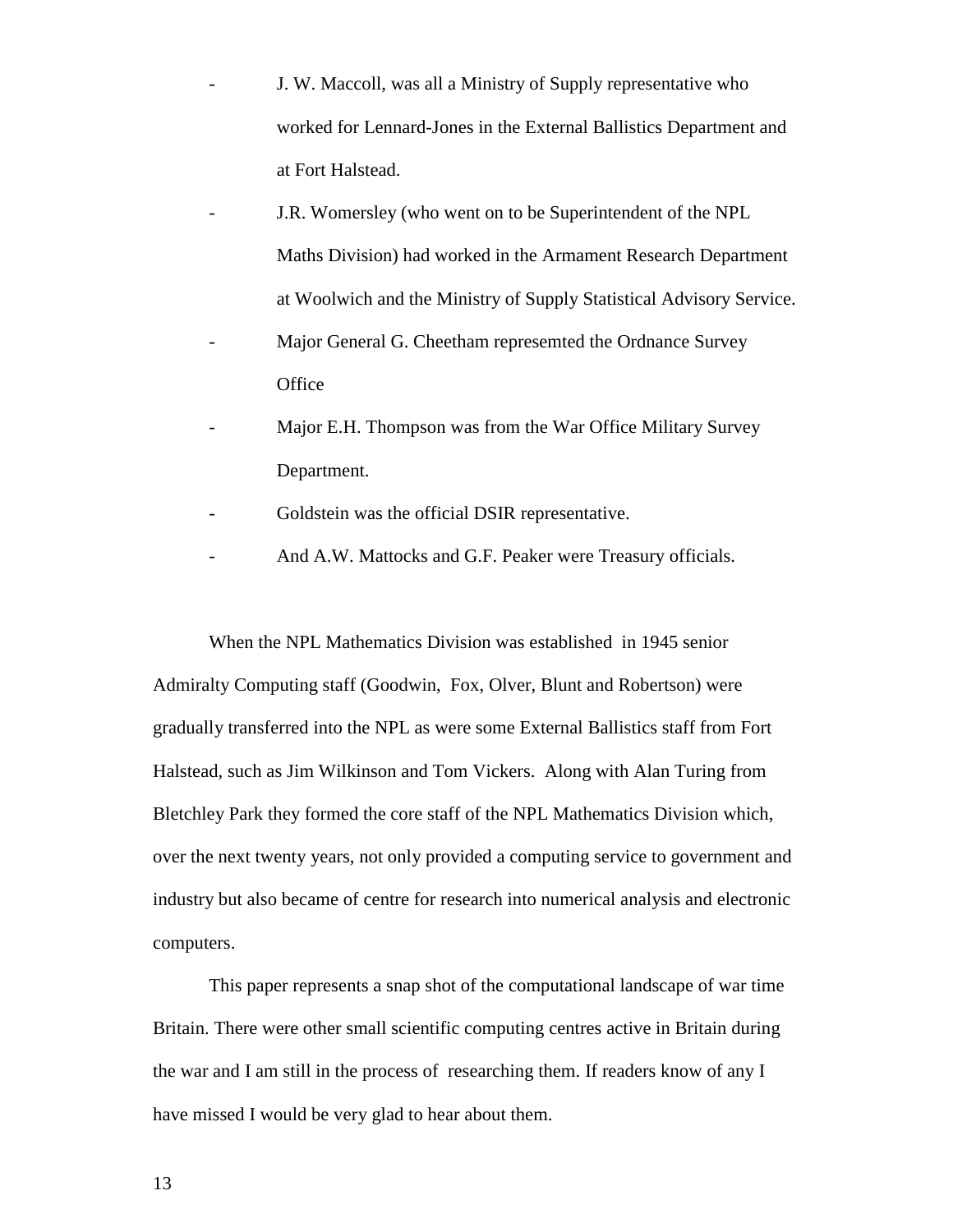#### **Acknowledgments**

This paper was read at the IEE History of Technology Professional Network Summer

Meeting on 6 July 2002.

## **Endnotes**

 $\overline{a}$ 

2 L.J. Comrie, "Computing the Nautical Almanac", *Nautical Magazine*, July 1933, pp. 33-48. L.J. Comrie, "The Nautical Almanac Office Burroughs Machine", *Monthly Notices Royal Astronomical Society*, 1932, Vol. 92, pp. 523-541. L.J. Comrie, "The application of the Hollerith tabulating machine to Brown's tables of the Moon", *Monthly Notices Royal Astronomical Society*, 1932, Vol. 92, pp. 694- 707.

3 H.S.W. Massey, "L.J. Comrie", *Obituary Notices of Fellows of the Royal Society*, 1952, Vol. 8, pp. 97-107, p. 100.

<sup>4</sup> See M. Croarken, "Case 5656: L.J. Comrie and the origins of the Scientific Computing Service", *IEEE Annals of the History of Computing*, 1999, Vol. 21, no. 4, pp. 70-71.

5 M. Croarken, *Early Scientific Computing in Britain*, Oxford: Clarendon Press, 1990. See chapter 4.

<sup>6</sup> "Mathematics in War", 1948 Radio Broadcast by L.J. Comrie, transcript in "New Zealand Revisited and Australia Visited 1948", Scientific Computing Service internal publication. Recording held in the Royal Society archives AV R.6.

7 R.V. Jones, *Most Secret War*, 1978, London: Hamish Hamilton.

<sup>8</sup> M Croarken, "The Emergence of Computing Science Research and Teaching at Cambridge, 1936-1949", *IEEE Annals of the History of Computing*, 1992, Vol. 14, no. 4, pp. 10-15. Also M. Croarken, *Early Scientific Computing in Britain*, Oxford: Clarendon Press, 1990, chapter 5.

<sup>9</sup> "Ministry of Supply Advisory Council on Scientific Research and Technical Development: Ballistics Committee" Report – no date. Public Records Office WO 195/5015.

10 D.R. Hartree, "The Differential Analyser", *Nature*, 1935, Vol. 135, pp. 940-943.

11 R.V. Southwell, *Relaxation Methods in Engineering Science*, Oxford: Clarendon Press, 1940.

 $12$  Letter from R.A. Fairthorne to M. Croarken, 11 June 1983. In possession of M. Croarken.

13 M. Croarken, *Early Scientific Computing in Britain*, Oxford: Clarendon Press, 1990, p. 106-109.

14 M. Croarken, *Early Scientific Computing in Britain*, Oxford: Clarendon Press, 1990, pp. 66-67.

<sup>15</sup> Letter from John Todd to M. Croarken, 26 July 1983 and 28 July 1983. In possession of M. Croarken.

<sup>&</sup>lt;sup>1</sup> Biographical information concerning Comrie is given in M. Croarken, "L.J. Comrie: A forgotton figure in the history of numerical calculation", *Mathematics Today*, August 2001, Vol. 36, no. 4, pp. 114-118; W.H.M. Greaves, "Obituary Notices: Leslie John Comrie", *Monthly Notices Royal Astronomical Society*, 1953, Vol. 113, no. 3, pp. 294-304; H.S.W. Massey, "L.J. Comrie", *Obituary Notices of Fellows of the Royal Society*, 1952, Vol. 8, pp. 97-107.